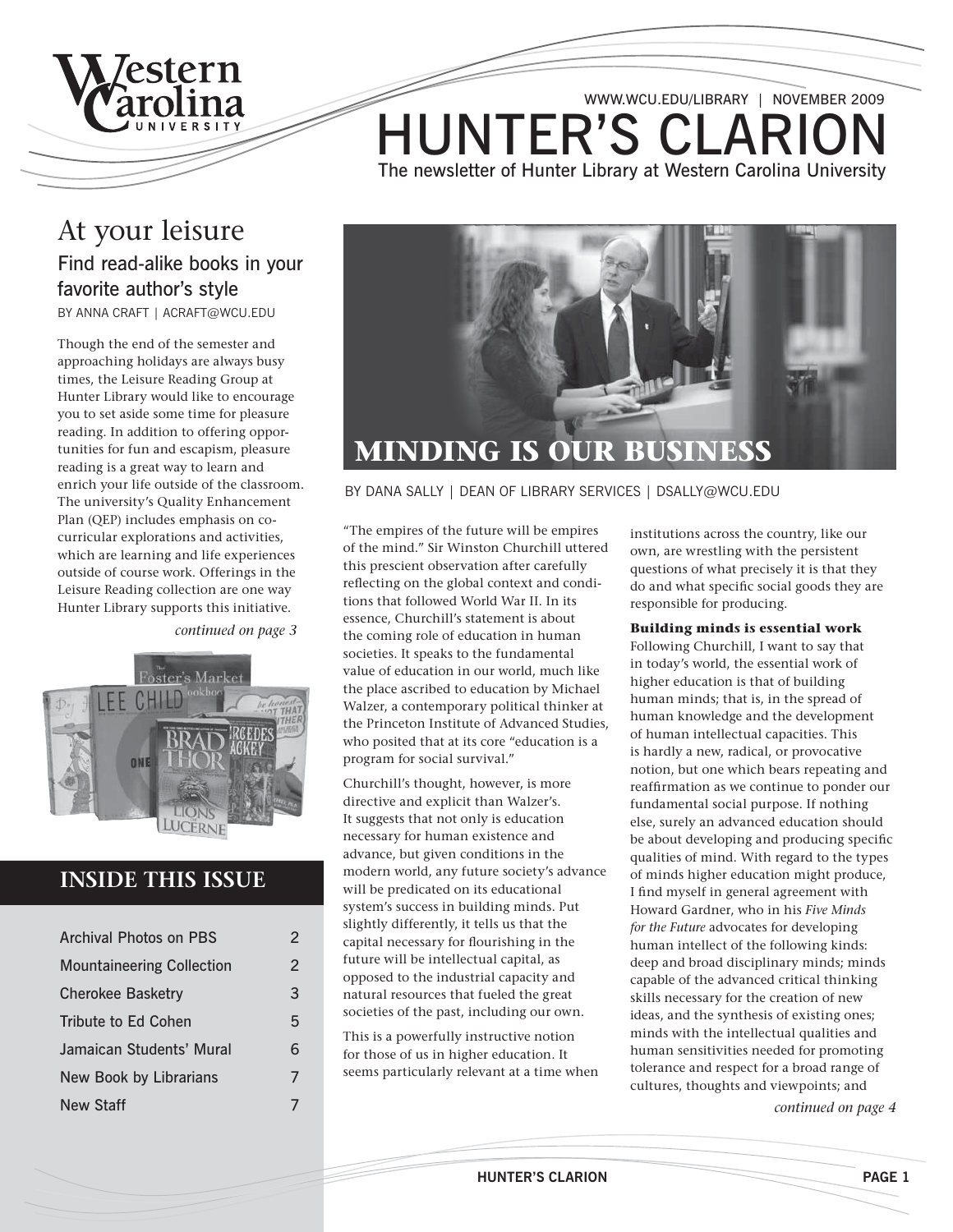# Kephart and Masa images appear in Ken Burns series on pbs

Hunter Library's Special Collections had a part in the recently released Ken Burns documentary, "The National Parks: America's Best Idea." Twenty images provided by the library made it into the final cut for the series and DVD, and four photographs are in the companion book published by Alfred A. Knopf.

Directed by Burns and co-produced with his colleague Dayton Duncan, who also wrote the script, the series traces the birth of the national park idea in the mid-1800s and follows its evolution for nearly 150 years. It was filmed over the course of more than six years in national parks across the country, including the Great Smoky Mountains National Park.

Two years ago, one of Burns' researchers in New Hampshire contacted George Frizzell, head of Special Collections, and visited campus to see the collections. The photographs that were chosen depict landscapes and people of the mountain region, and George Masa and Horace Kephart, who were prime movers in the establishment of a park in the Great Smoky Mountains as one of America's fifty-eight national parks.

A Pennsylvania native raised in Iowa, Kephart moved to Western North Carolina in 1904. Living alone in a small cabin, he wrote part of "Camping and Woodcraft," which became known as the "camper's bible," and "Our Southern Highlanders," about the Southern Appalachian people. Worried that the Smokies were being ravaged by clear-cutting, he took up the cause for saving a part of the mountains as a national park.

Masa was a Japanese immigrant who arrived in America in 1901 and worked for a time as a bellhop at Grove Park Inn in Asheville. He learned the art of the camera, set up a studio, and became well known for his scenic photographs.

The two men became friends and spent the rest of their lives working together to preserve the mountains.

"They worked in combination, with Kephart's notes and articles explaining what a park could become, and Masa's

photographs illustrating the concept. The park wouldn't be only forest and trees, but was to become a landscape that would seep into the American psyche and become part of the culture," said Frizzell.

More information about the Kephart collection is available on the library website at www.wcu.edu/library/digitalcoll/ Kephart/index.htm. Information about "The National Parks: America's Best Idea" is at www.pbs.org/nationalparks.



*George Masa (1881-1933)*

## Mountaineering book collection donated to Special Collections



*Failing (right) and Frizzell with a few of several hundred books on mountaineering given to the library. A lifelong book lover, Failing said Richard Halliburton's* The Complete Book of Marvels *inspired his love of adventure. He read the book when he was ten-years-old. It's long out of print, but Hunter Library has one copy.*

Among the new additions to Hunter library and Special Collections is a collection of 376 books on mountaineering, including several first editions signed by the world's most famous mountain climbers.

The books are the gift of Dr. Robert Mayo Failing of Santa Barbara, California, a 1951 graduate of WCU and retired forensic pathologist. Failing himself is a well known mountain climber who in midlife began a quest to climb the world's tallest mountains. He reached the highest points of six continents and all fifty states before he retired.

The collection, valued at more than \$15,000, has 376 volumes. Many of the books are first editions signed by famous climbers and authors, including Admiral Richard Byrd and Sir Edmund Hillary.

George Frizzell, head of Special Collections, said the gift from Failing is one of the most unique book additions to his department in several years. "This is a collection that had taken several decades to compile," he said. "Given our location in one of the great mountain areas of the world, there will be many people with an affinity for these books."

The mountaineering collection is the latest of several gifts Failing has made to the library. Several years ago, he brought a collection of more than 100 color slides of campus scenes made in the years when he was a student on campus and copies of the Western Carolinian student newspaper when he was editor.

"It's through the thoughtfulness of people like Dr. Failing that we are able to assemble a collective memory of life on campus, not only for alumni but also for researchers interested in the history of Western Carolina," said Frizzell. "These are the kinds of materials that are important in bringing campus history alive."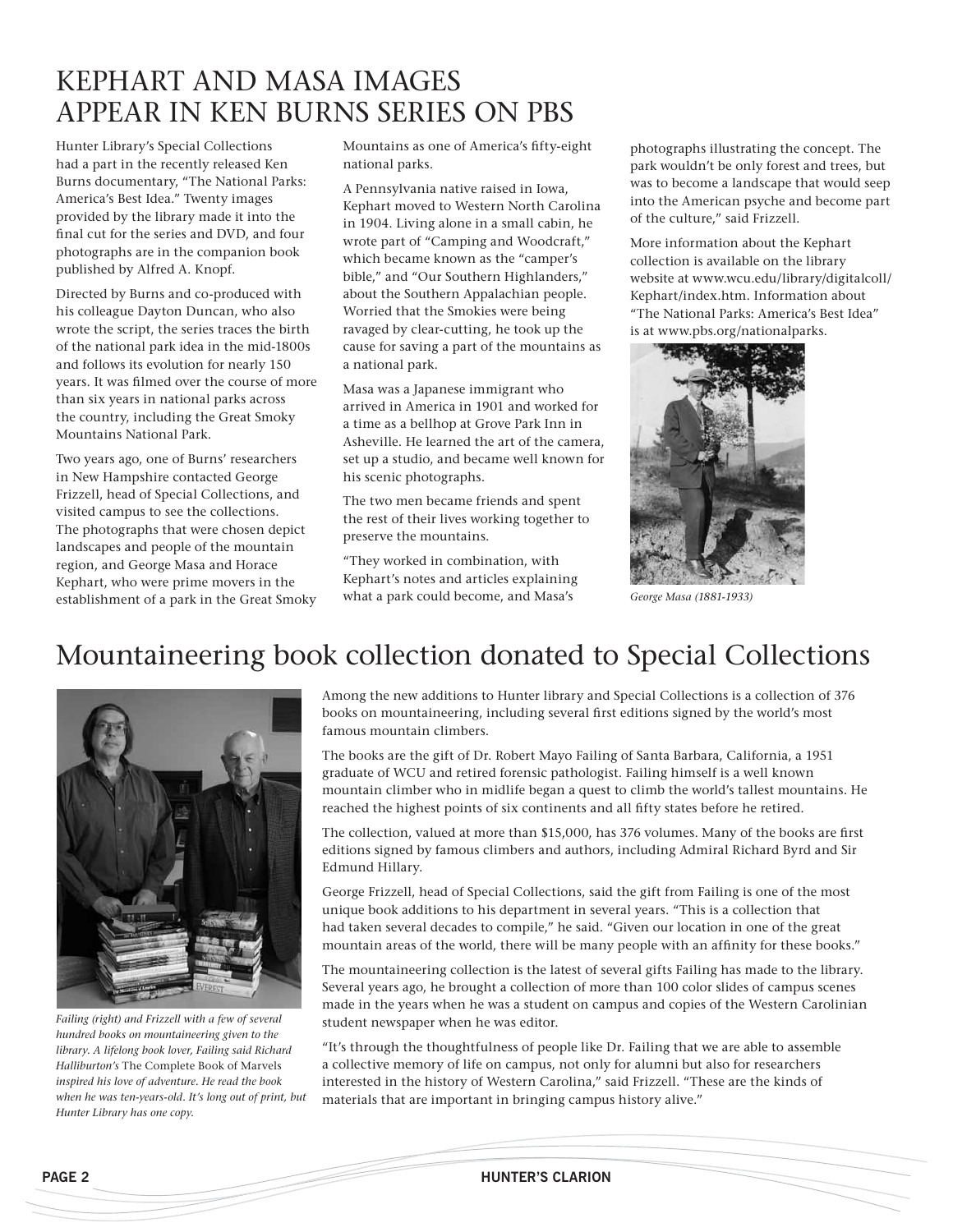# Cherokee basketry is topic of new book by Anna Fariello

A tradition that dates back almost 10,000 years, the making of baskets is an integral aspect of Cherokee culture. In a new book, *Cherokee Basketry: From the Hands of our Elders*, Anna Fariello describes the craft's



forms, functions, and methods, and records the tradition's celebrated makers. The complex art, passed down from mothers to daughters, is a thread that binds modern Native Americans to ancestors and traditional ways of life.

Fariello, associate research professor at WCU, has more than twenty years of experience in the fields of crafts and museums. She is a former research fellow at the Smithsonian Museum of American Art and Archives of American Art in Washington, D.C., and a former field researcher for the Smithsonian Folklife Center. At WCU, she is project director for the library's Craft Revival Project, a website and digital archive that documents efforts to revive handcraft in the late 19th and early 20th centuries. The craftsmen of the period were everyday people

who were encouraged to preserve traditional skills and produce work that could be sold. They wove material for clothing and made baskets, quilts, furniture, and wood carvings. The History Press, Inc., of Charleston, S.C, and Salem, Massachusetts, is the publisher of Fariello's book.



Hunter Library's Craft Revival website has been listed as part of LEARN NC's "Best of the Web" classroom resources for teachers.

Online at http://craftrevival.wcu.edu, the Craft Revival website contains over 3,000 period documents, vintage photos, and craft objects available to the public via a searchable database. Regional partners who contributed to the collection include John C. Campbell Folk School, WCU Mountain Heritage Center, Museum of the Cherokee Indian, Penland School of Crafts, Qualla Arts and Crafts Mutual, Southern Highland Craft Guild, and the library's own Special Collections.

LEARN NC, a program of the University of North Carolina at Chapel Hill School of Education, provides lesson plans, professional development, and innovative web resources to support teachers, build community, and improve K-12 education in North Carolina. View "Best of the Web" at http://www.learnnc.org/bestweb/

### At your leisure: Find read-alike books in your favorite author's style *continued from page 1*

The collection offers a wide array of popular fiction and nonfiction chosen for pleasure reading, learning, and entertainment purposes. Selections include mystery, thriller, romance, horror, fantasy, sci-fi, humor, graphic novels, cookbooks, books on current events, and much more.

In case you need ideas on what to read next, we've taken a look at some of the most popular books in the collection and have selected similar titles as read-alike suggestions. For example, if you enjoyed Dan Brown's thrillers *The Da Vinci Code* and *Angels & Demons*, you might also like *Lions of Lucerne* by Brad Thor or *One Shot* by Lee Child.

Fans of Alan Moore's graphic novel *Watchmen* might also consider checking out other works by the same author, such as *The League of Extraordinary Gentlemen.* Fans of Moore might also enjoy Frank Miller's *Sin City*.

Readers who enjoyed the dark romance *Fantasy Lover* by Sherrilyn Kenyon might also like *Touch a Dark Wolf*, a paranormal romance by Jennifer St. Giles. Fans of lighter, more humorous romances like Claire Naylor's *Dog Handling* might also want to check out *Last Chance Saloon* by Marian Keyes.

For a different take on Greg Behrendt and Liz Tuccillo's *He's Just Not That Into You,* try Ian Kerner's *Be Honest--You're Not That Into Him Either.*

Readers who enjoyed Neil Gaiman and Terry Pratchett's fantasy collaboration, *Good Omens*, might also like *The Gates of Sleep* by Mercedes Lackey.

If you enjoyed trying out recipes in Rachael Ray's *30-Minute Meals 2*, the Leisure Reading collection offers numerous other cookbooks, including *Foster's Market Cookbook* by Sara Foster.

All of these books can be found in Hunter Library's Leisure Reading collection, which is conveniently located by Java City on the first floor. To learn more about this collection and see a list of recently-added books, check out http://www.wcu.edu/5674.asp. If you have suggestions for the collection, you can submit them at

CHEROKEE T RASKETRY From the Hands of our Elders M. ANNA FARIELLO

http://www.wcu.edu/5682.asp.

Don't see your favorites on the list? Several excellent web resources can help you find read-alikes for almost anything. Two of the best are Fiction Connection, www.fictionconnection.com, and NoveList, which is available through the library website at www.wcu.edu/4251.asp. Search or scroll down to find NoveList and follow that link. If you need more information or require assistance, our librarians would be happy to help.

Anna Craft is Metadata Librarian and chair of the Leisure Reading Group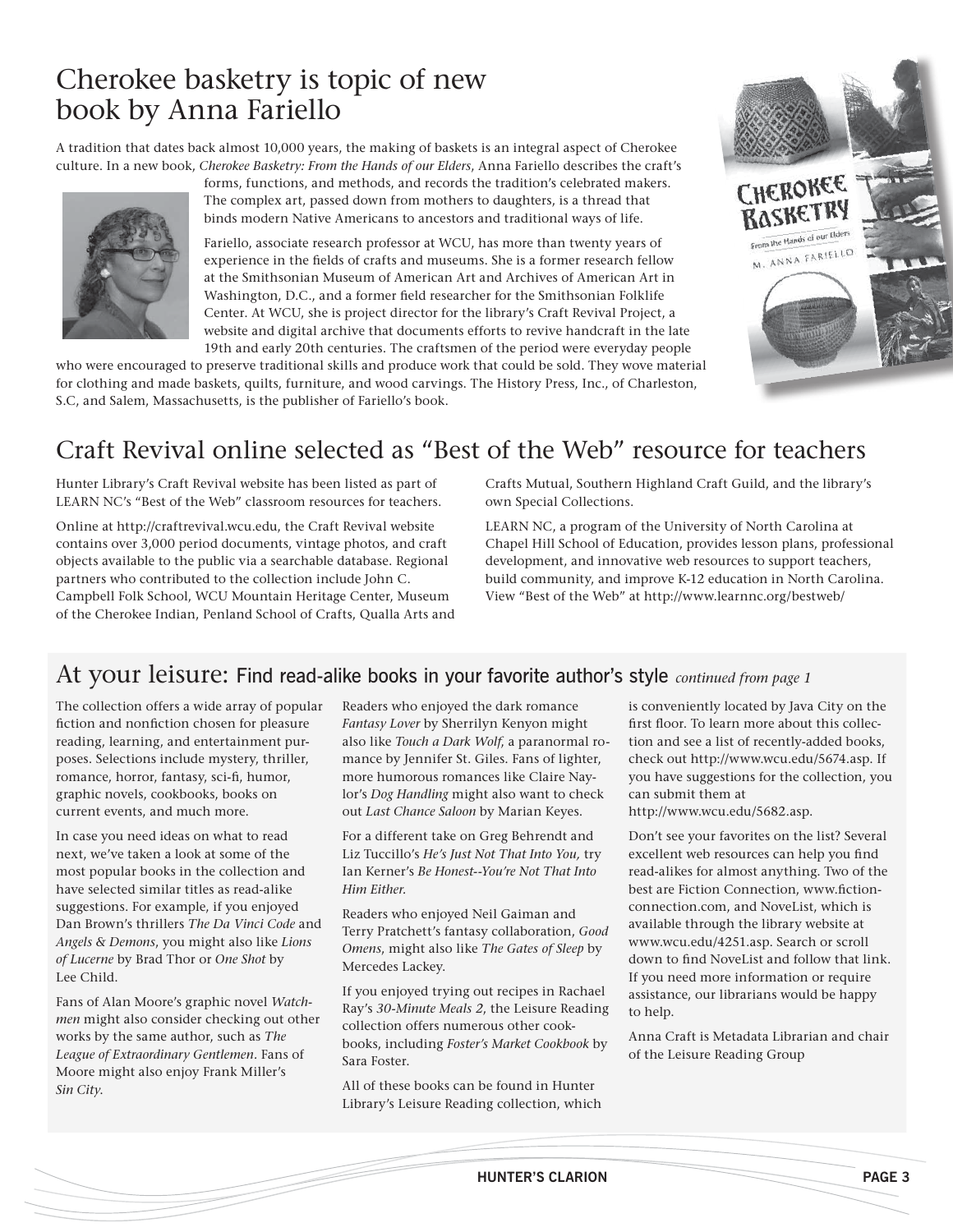# Minding is Our Business *continued from page 1*

minds whose qualities engender responsible and just behaviors in the spheres of work, citizenship, and the family.

If building minds of disciplinary strength and with creative, synthetic, moral, and relational capacities is the **what** of university education, then we are inexorably moved to asking about the **how**. By what means, and through what curricula and what curricular mix, do we best produce the disciplinary minds and the intellectual capacities that will best serve our society in what is now being considered the era of ultimate globalization. These are far different questions; they are questions of curricular design, regional needs, and curricular mix and optimization. These are questions for the collective wisdom and insights of the entire university community. However, independent of the specific educational programs that an institution offers aimed at producing the best minds, there is an intellectual activity that is hugely productive of building knowledge and developing human intellectual capacities: **reading**. Simply put, reading has played, and continues to play an essential and critically important role in advancing human intellectual development and evolution.

#### **Reading is one of history's most remarkable inventions**

As Maryanne Wolf declares in her recently published *Proust and the Squid: The Story and Science of the Reading Brain*, "reading is one of the single most remarkable inventions in history; the ability to record history is one of its consequences." Dr. Wolf, who is a professor and director of the Center for Reading and Language Research at Tufts University in Boston, is a reading scholar and far from being an apologist for reading, she makes a very cogent case—based on lifelong research and new developments and breakthroughs in such various fields of study as evolutionary history and cognitive neuroscience—for the profoundly creative quality, and mind-building capacities at the heart of reading words.

#### **We are what we read**

Although too numerous and rigorously developed to give full compass to here, a few of Dr. Wolf's more compelling findings about the intellectual potential of reading and its capacity for building minds are

worth mentioning briefly as a way to introduce the general contours of her argument:

- *• When an individual reads, that individual's brain is forever changed, both physiologically and intellectually. This is because there are two dimensions of the reading brain's development and evolution: the personalintellectual and the biological-physiological. These two very different aspects of reading interact dynamically, feeding off one another in a mutually generative fashion through time.*
- *• Much of what we think about and how we think is based on insights and associations generated from what we read. In a significant sense, we are (intellectually) what we read.*
- *• Reading and literacy are progressive processes. Reading is a multi-faceted, arduous, and developmental activity that extends from infancy to ever-deepening levels of literacy and expertise. It is a process that evolves over an entire lifetime and that involves and engages a host of cognitive processes: attentional, perceptual, conceptual, and linguistic. Though one can or cannot read, literacy is hardly a bimodal (i.e., on or off) activity.*
- *• Reading and literacy increase in quality and in their potential to build intellectual capacities over time, as increasingly complex texts are encountered and negotiated. The neuronal circuits and requirements of a new reader's brain are significantly different from the circuits and requirements of an expert reader's brain. The cognitive processes involved in reading* The Cat in the Hat *are elemental compared to those required for navigating* War and Peace, The Origin of Species*, or* The Wealth of Nations.
- *• When we read, we bring our entire store of meanings to navigating and engaging with the text—or not.*
- *• Reading expands our intellectual realms by allowing us to no longer be limited by the confines of our own thinking. Through reading, we have access to thousands of different and alternative realities and minds, ones that we might never encounter or otherwise understand. Each of these new realities—whether of the living, the dead, or the imagined is— capable of transforming our intellectual life without our ever leaving the comfort of a favorite armchair.*
- *• Reading allows us to leave our own consciousness and "pass over" into the consciousness of another person, another age, or another culture. Through reading, we can try on, identify with, and ultimately enter for a brief time the wholly different perspective of another person. We can acquire notions about how a scientist reasons, how a knight crusader thinks, how a slave girl feels, or how an evildoer or tyrant denies, justifies, or regrets wrongdoing. When we as a reader "pass over" into these different realities and these other forms of consciousness, we never come back quite the same. We are sometimes inspired, sometimes saddened, sometimes perplexed; but we are always somehow enriched and intellectually transformed by them.*
- *• Through reading, our intellectual boundaries are questioned, challenged, teased and gradually placed outside their original lines. As we expand our sense of "other," we change and grow as individuals. More importantly perhaps, we better imagine what we can become.*
- *• When we read, we go beyond what is presented in the text, mentally integrating all the visual, auditory, semantic, syntactic, and inferential information presented. Through the brain's integration of all this information, we automatically begin to connect and relate the ideas in the text to our own personal thinking and insights. With practice and over time, we begin to store, rearrange, synthesize, and create new ideas and new relationships among and between ideas.*

#### **To build minds, know what reading demands and contributes**

If building minds is what we do in academe, then knowing what reading demands of our brain, and how it contributes to our disciplinary intellects, and how it shapes our capacities to think, feel, infer, and create is valuable and compellingly important. This is especially so at a time when we are re-examining the business we are in and how best to conduct that business. In addition, at a time when we are increasingly engaging, interacting with, and communicating intellectual content through new digital technologies, it is vital that we not lose sight of, but fully appreciate, the demonstrated intellectual benefit of reading words.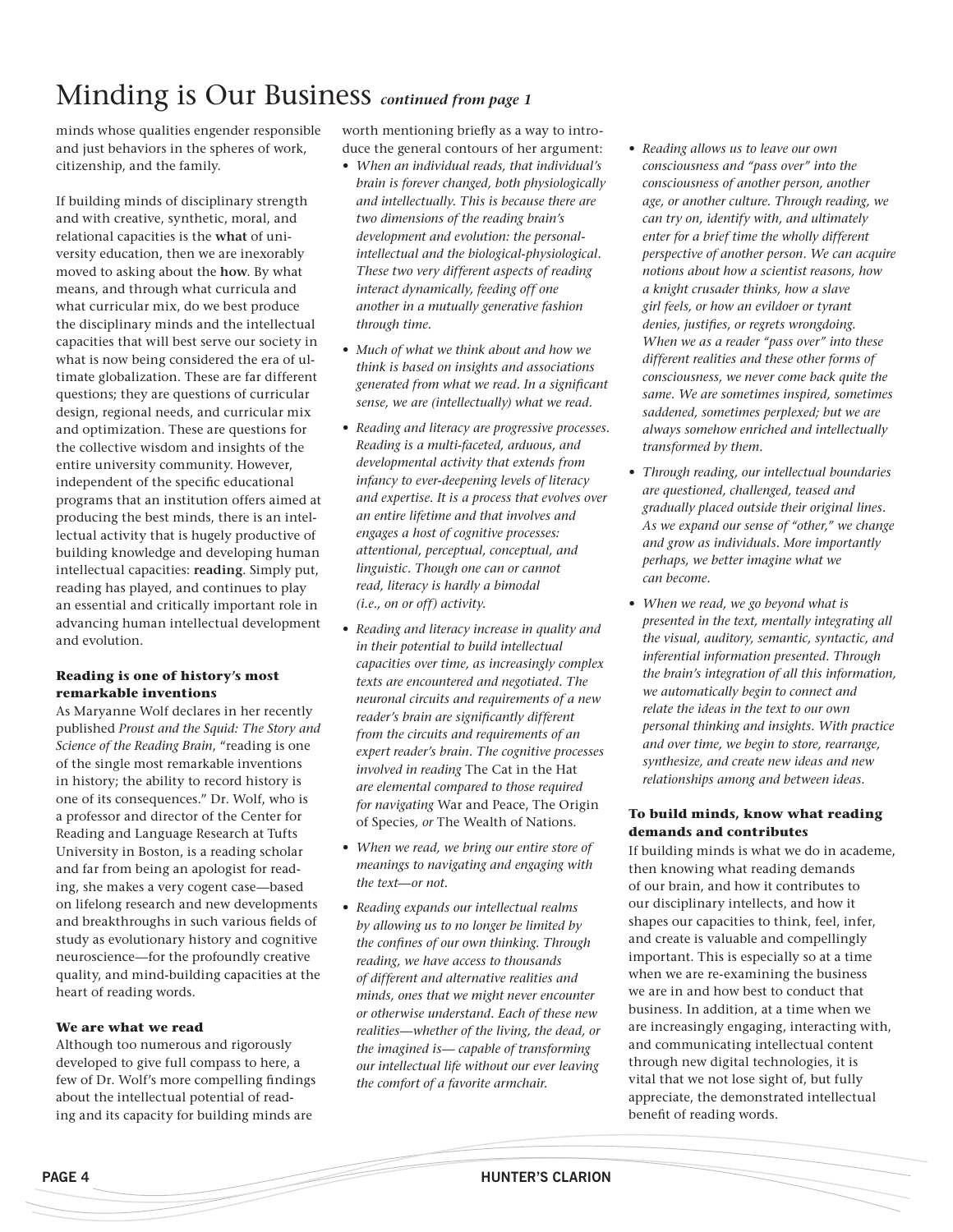# He simply loved being a librarian

By Becky Kornegay | Head of Reference | Kornegay@wcu.edu

*The following tribute was read during a memorial service held in Sylva on August 4.*

Ed Cohen worked for Hunter Library for thirty-eight years. That's a long time, but it's not really surprising. When Ed found something he liked, he stuck with it. For jotting notes, he always used index cards taken from the old card catalogs. He kept them in his shirt



pocket alongside his trademark writing implement, a Parker Jotter ballpoint (fine point, black ink).

Ed's last day as a paid employee of Hunter Library was May 31. We had planned to hire him back when the budget revived a bit. But for the summer at least, there were no funds. No problem, Ed told us, he would come in on a volunteer basis if he could have "more flexibility."

He worked eight hours a week. He came in at 11:30 A.M. He did not work on Fridays. Though Ed's request for "more flexibility" struck me as funny, I knew he was serious. His life outside the library was rich, and he wanted to enjoy it fully.

But he wanted to be in the library, too. He simply loved being a librarian. He loved analyzing a question, and knowing where to go for answers. Nothing made him happier than to be asked, "How many tons of cement did Brazil produce from 1970 to 2000?" or, "Which senators voted against the Clean Air Act of 1970– and why?"

The most enduring image I have of Ed is of seeing him barreling through the library, on a hunt in the stacks, with someone trailing behind. Faculty, students, and staff learned that if they could just keep up with him, they would get the answers to their questions.

Ed contributed to the university in many high-profile posts, including chairing a self-study steering committee for WCU's accreditation by the Southern Association of Colleges and Schools. But his greatest contribution was the service he gave through his work at the library. He was dedicated to making sure we had the books and databases that held answers. In doing that, he built an extraordinary reference collection that would put a much larger library to shame.

Also Ed wanted to do more than just build a collection, and this is his other great contribution. He wanted to hire and train a staff that could use that collection as well as he. Many of the people he hired were pretty inexperienced, but he took a chance on us. He claimed to have hunches about people. And once he hired someone, he trained them hard.

All of this practice, all of Ed's expectations of his staff and his collections of sources had one purpose: to provide excellent service to the WCU community. That was expressed in Ed's Rules for the Reference Desk. First, "Never answer out of your head. If someone asks "How do you spell cat?" you open the dictionary, turn to

the C's, and say "According to Webster, it's C-A-T."

Second, "If another library employee wants to talk to you while you're on the reference desk, ask them to come back when your shift is over. You're out there for the students."

Ed's Rules for Reference are still in place today. They guide us in giving high-quality service. We look for answers in



*–1970s Photo*

multiple places. We never answer out of our heads. Last semester a student asked me, "How big is an average baby? I'm sure you have some idea." I heard myself say, "If you ask a reference librarian to spell 'cat,' she'll look in the dictionary."

I have to admit, though, that we've relaxed the rule about chatting at the Reference Desk. We had to. Once he wasn't our boss any more, Ed broke his own rule, every Monday through Thursday, between 11:30 a.m. and 1:30 p.m. And no one minded a bit.

Edward Stanton Cohen, 78, retired head of reference who died August 1, was a beloved member of the university community. He received his bachelor's degree in economics from the Wharton School of Business of the University of Pennsylvania and his master's in library science from Emory University. He was a veteran and officer of the U.S. Navy serving during the Korean conflict. He is survived by his wife Renée Lewis Cohen, two daughters, two sisters, and four grandsons.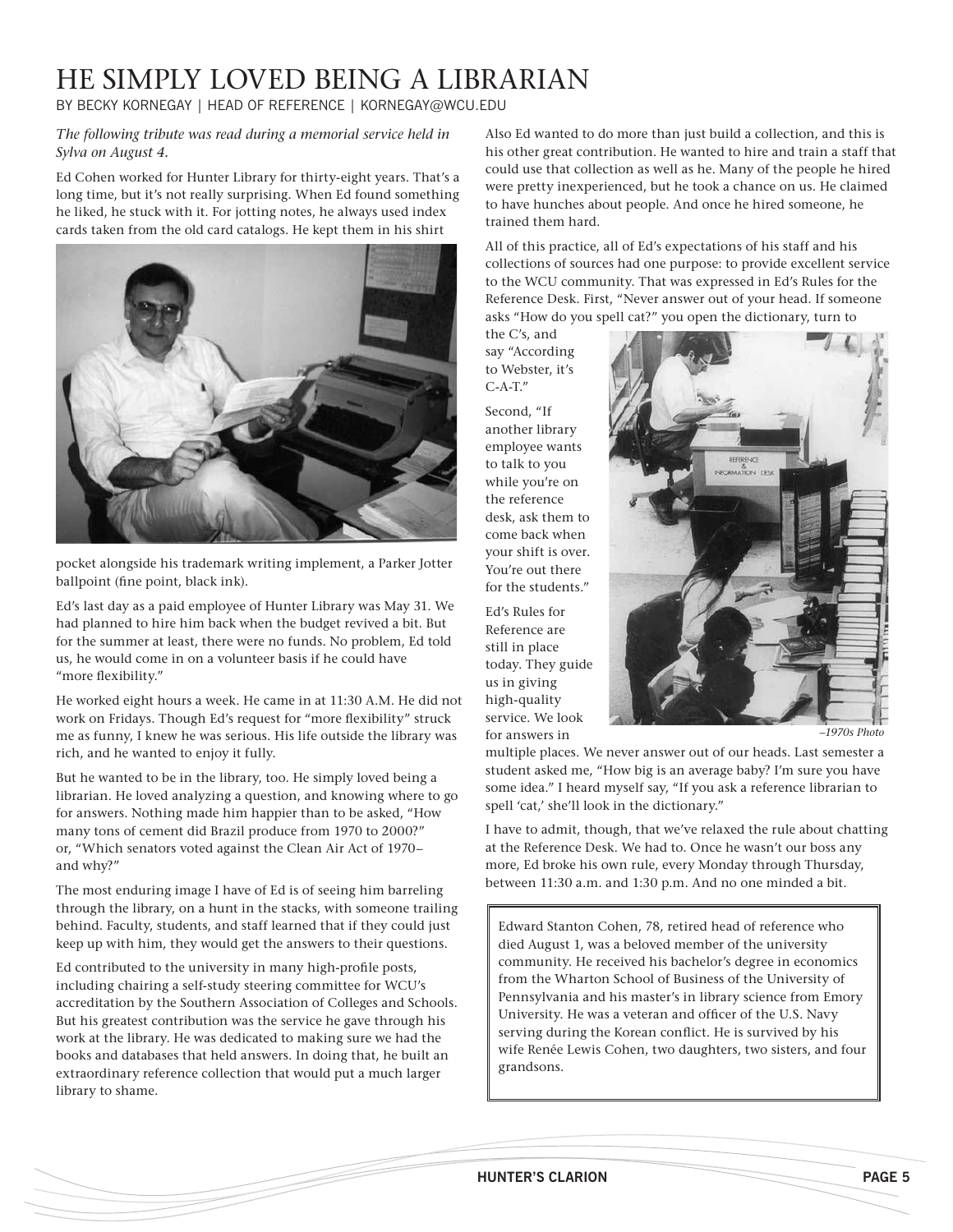## Class assignment for Jamaican students results in art for library

Teachers from Jamaica attending the Jamaica-WCU Program created original works of art before returning to their native country this past summer. The eight 4'x8' panels representing a rhyme from the Jamaican national anthem will be on display all year. Four are on the ground floor of Hunter Library and four are at the Cordelia Camp Building on campus.

The art works were part of a class assignment for the Jamaican students, who were attending classes as part of a summer program designed for them that leads to baccalaureate degrees in education from WCU. They were enrolled in Art 363, Art for Teachers, taught by Dr. Erin Tapley, associate professor of art.

In a collaborative project, Tapley and Alessia Zanin-Yost, reference librarian and visual and performing arts liaison, planned a series of assignments for the students involving doing research in the library and culminating in a finished project. Sessions they attended in the library focused on information, visual, and media literacy. They used books they found while exploring the library to inspire their creativity. For the panels they created, the students used string, rocks, sand, and other found objects, including snippets of their own hair.

"We hope this experience and the process of combining the study of theory with hands-on research will inspire in this new generation of teachers and principals how to connect research with the visual arts. Most of all, they have learned



that even a simple project should be researched," said Zanin-Yost. "And now the campus community has an original work of art by our Jamaican students to enjoy all year long."

## Presentations, publications, and professional activities

Assistant Head of Reference **Heidi Buchanan** completed the Master Trainer program of the State Library of North Carolina. The Master Trainer program is a statewide initiative for both public and academic librarians to increase their skills in planning and presenting effective training programs for fellow library staff members, especially in the changing field of information technology. Buchanan joined the Hunter Library staff in 2001. She is one of three academic librarians in western North Carolina who have completed the Master Trainer program.

Systems Librarian **Jill Ellern** coauthored the article "Recognition and Reward: SOTL and the Tenure Process at a Regional Comprehensive University" in the summer 2009 issue of *MountainRise*, a publication of the Coulter Faculty Center for Excellence in Teaching and Learning.

Reference Librarian/Health Sciences Liaison **Ann Hallyburton** coauthored with the Department of Nursing's Barbara St. John the article "Teaching Tips: Nurses Working with Librarians" in the January 2009

issue of Journal of Continuing Education in Nursing. Hallyburton also coauthored with the Department of Nursing's Sharon Metcalfe and Bonnie Garner the article "International Collaboration: A Concept Model to Engage Nursing Leaders and Promote Global Nursing Education Partnerships" in the June 2009 issue of Nurse Education in Practice. She presented "As Easy as Making a Sandwich: Finding, Creating, and Using Online Video in Your Courses" at the August 2009 Multimedia Educational Resource for Learning and Online Teaching (MERLOT) International Conference in San Jose, California.

Reference Librarian/Education Liaison **Beth McDonough** coauthored with John LeBaron, Jay M. Robinson Distinguished Professor of Educational Technologies, phase one of a report last April for the Global e-Schools and Communities Initiative affiliated with the United Nations. In July, she presented a poster entitled "Off-campus Graduate Students Perceptions of the Library Research Process" at the American Library Association Annual

Conference in Chicago. McDonough presented a session entitled "Library Anxiety: Implications for Library Instruction" at the North Carolina Library Association's Library Instruction 2.0 Conference held in November 2008 in Chapel Hill.

Reference Librarian/Social Sciences Liaison **Susan Metcalf** reviewed more than fifty criminology-related journals for an upcoming edition of *Magazines for Libraries.*  Metcalf offered the presentation "Get It While It's Hot: Developing Data Services in the Academic Library" at the March 2009 Association of College and Research Libraries Conference in Seattle, Washington.

Reference Librarian/Visual and Performing Arts Liaison **Alessia Zanin-Yost** is working on two book chapters with expected publication in 2010. The first chapter demonstrates how librarians use qualitative analysis to assess visual literacy skills in students in higher education. The second chapter presents the visual arts liaison as a conduit of practice and growth for faculty.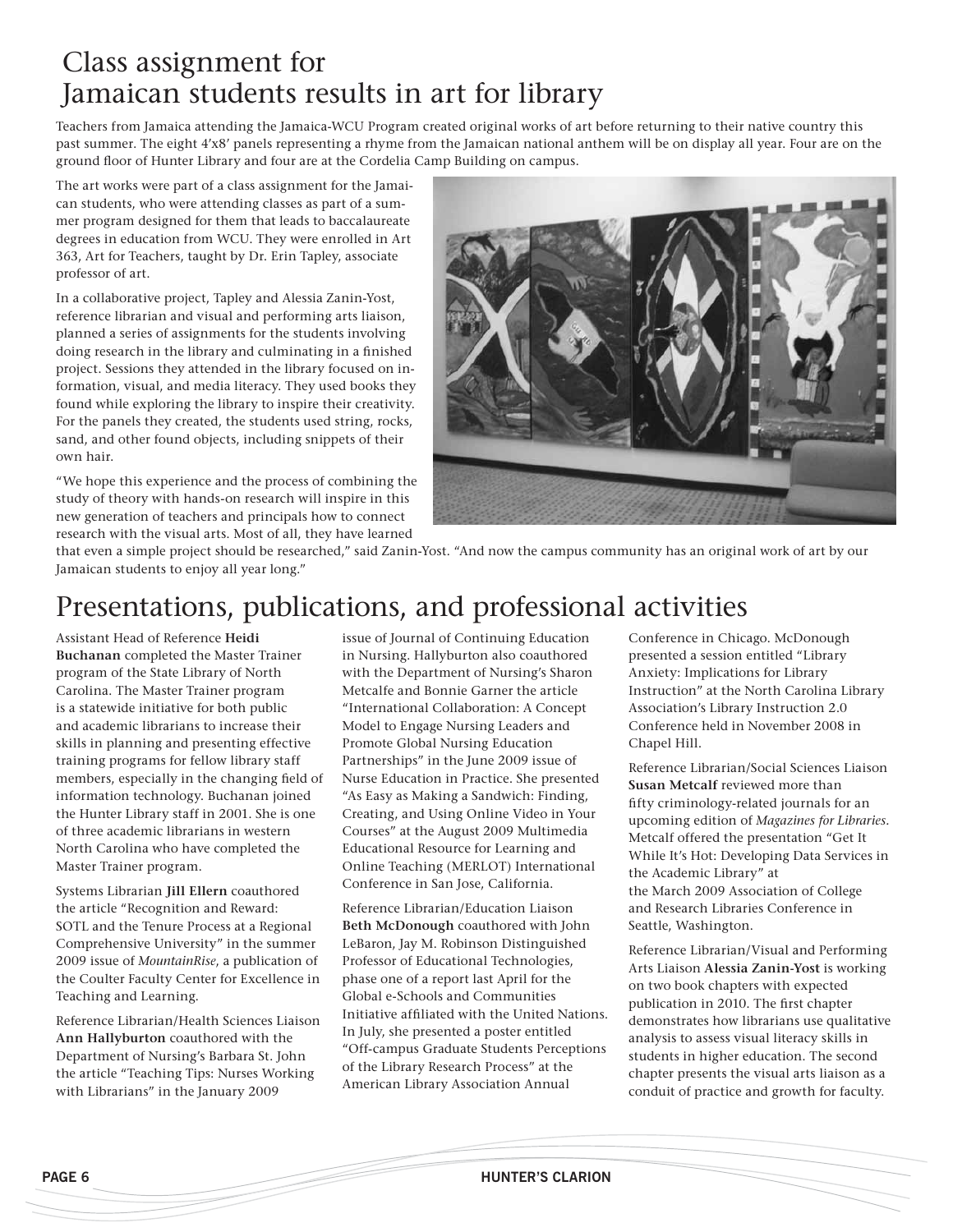# Book by Hunter librarians sparks attention

*Magic Search: Getting the Best Results from Your Catalog and Beyond*, written by three of Hunter's librarians, is garnering attention among librarians both in the U.S. and abroad. Published by the American Library Association, the book by **Becky Kornegay, Heidi Buchanan**, and **Hiddy Morgan** is a guide to effective online searching that makes use of a

precise vocabulary known by professional librarians—the Library of Congress subject subdivision.

The trio began this effort with a 2005 article in *Library Journal*, which highlighted the power of the subdivision, and featured twenty-five of the best for use in keyword searching. The positive response from librarians and information science professors encouraged the authors to expand this work. In their collaboration to write the book, they tested more than 4,000 subdivisions, choosing the 467 best performers. The book, released in June 2009, leads to better results in searches of library catalogs and large databases like WorldCat and Google Books.



*Kornegay, Morgan, and Buchanan*

Reviewers are recommending *Magic Search* to "reference librarians, catalogers, and library science students" (from Booklist). In a forthcoming review in the *Journal of Documentation*, David Bawden, Professor of Information Science at City University of London, writes: "[The book] gives advice on the best ways of using the sub-headings as a means to cutting down lengthy results lists, and giving just the kind of results needed." A reviewer in *TechKNOW*, published by the Ohio Library Council, wrote

"Buy this book. Buy this book, add it to the ready reference collection and bribe the reference librarians into reading it." And from Rebecca Feind, arts and design librarian at San Jose State University: "The title delivers! I praise Kornegay, Buchanan, and Morgan for their

analysis and interpretation of Library of Congress subject heading subdivisions!" Kornegay is head of reference, Buchanan is assistant head of reference, and Morgan is assistant head of cataloging.

## Welcome to New Staff

#### **Elisabeth Leonard joins staff as associate dean**

Getting the Best Results tting the Best Rose<br>from Your Catalog<br>Revond and Beyond

Elisabeth Leonard, the new associate dean for library services, brings more than twelve



years of professional experience in academic libraries both in North Carolina and California.

Leonard is former Head of Reference, Instruction

and Outreach for the Social Sciences and Humanities Library of the University of California at San Diego. She was business and economics librarian at Wake Forest University for six years and was serving as head of reference at the time she moved to California in 2004. A graduate of Salem College, where she earned her bachelor's degree, Leonard holds a Master's of Business Administration from Wake Forest University and Master of Science in Library

Science from the University of North Carolina at Chapel Hill, where she currently is a Ph.D. candidate.

#### **Clementson joins reference staff**

Betsy Clementson is the new reference librarian/business liaison at Hunter Library.



was academic programs librarian at Horry-Georgetown Technical College in Conway, S.C., for the past two years. She is a graduate

Clementson

of the University of North Carolina at Greensboro, where she earned the bachelor's degree in English and master's degree of library and information studies.

Prior to her library position at Horry-Georgetown Technical College, Clementson worked in customer relations,

training and development, management, account coordination and project management for several firms. At WCU, she will also be responsible for developing the library's business collections.

#### **Tech services gets a new analyst**

Joel Marchesoni is the new technical support analyst in the Library Systems unit.



He joins the staff as webmaster for the library and for the Craft Revival web sites and provides computer support for patrons, faculty, and staff. Marchesoni grew

up with computers and has an affinity for all things electronic. A native of Spruce Pine, he graduated from Southwestern Community College.

### www.wcu.edu/library